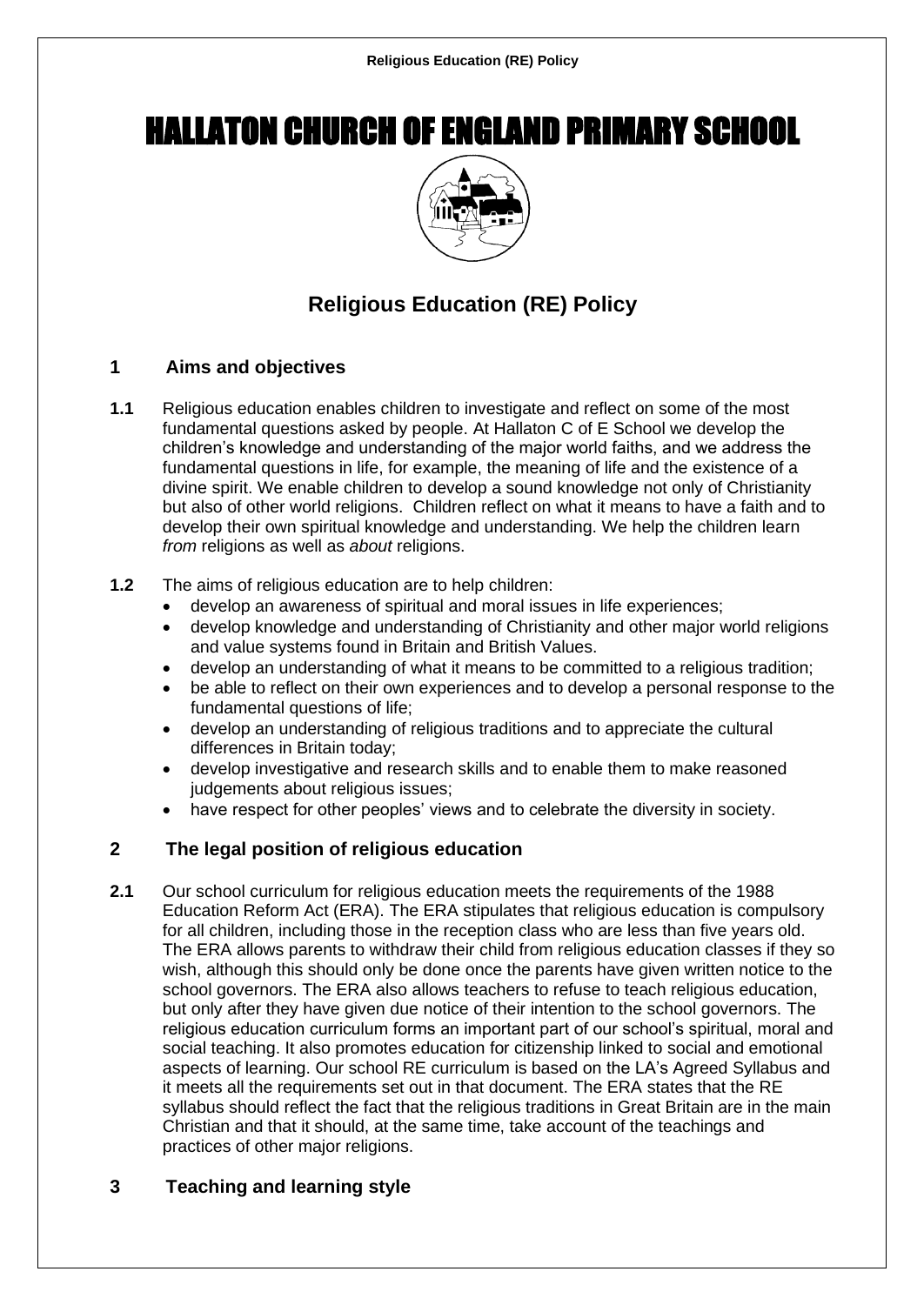- **3.1** We base our teaching and learning style in RE on the key principle that good teaching in RE allows children both to learn about religious traditions and to reflect on what the religious ideas and concepts mean to them. Our teaching enables children to extend their own sense of values and promotes their spiritual growth and development. We encourage children to think about their own views and values in relation to the themes and topics studied in the RE curriculum.
- **3.2** Our teaching and learning styles in RE enable children to build on their own experiences and extend their knowledge and understanding of religious traditions. We use their experiences at religious festivals such as Easter, Diwali, Passover etc. to develop their religious thinking. We organize visits to local places of worship and local schools and invite representatives of local religious groups to come into school and talk to the children.
- **3.3** Children study particular religious faiths and also compare the religious views of different faith groups on topics such as rites of passage or festivals. Children discuss religious and moral issues working individually or in groups.
- **3.4** We recognise the fact that all classes in our school have children of widely differing abilities, and so we provide suitable learning opportunities for all children by matching the challenge of the task to the ability of the child. We achieve this in a variety of ways, for example, by:
	- setting common tasks which are open-ended and can have a variety of responses;
	- setting tasks of increasing difficulty (we do not expect all children to complete all tasks);
	- grouping the children by ability in the room and setting different tasks for each ability group;
	- providing resources of different complexity, adapted to the ability of the child; using teaching assistants to support the work of individuals or groups of children.

#### **4 Curriculum planning in religious education**

- **4.1** We plan our religious education curriculum from the Leicestershire Agreed Syllabus for Education 2021-26 and also Understanding Christianity. We ensure that the topics studied in religious education build upon prior learning. We offer opportunities for children of all abilities to develop their skills and knowledge in each unit, and we ensure that the planned progression built into the scheme of work offers the children an increasing challenge as they move through the school.
- **4.2** We carry out the curriculum planning in religious education in three phases (long-term, medium-term and short-term). We teach religious education topics in conjunction with other subjects, especially at Key Stage 1. Some of our medium-term (termly) topics have a particular cross curricular focus.
- **4.3** Our medium-term plans give details of each unit of work for each term. The RE subject leader keeps and reviews these plans and children's work on a regular basis.
- **4.4** The class teacher writes the plans for each lesson and lists the specific learning objectives for that lesson. These individual plans are available to the RE subject leader.

# **5 Foundation Stage**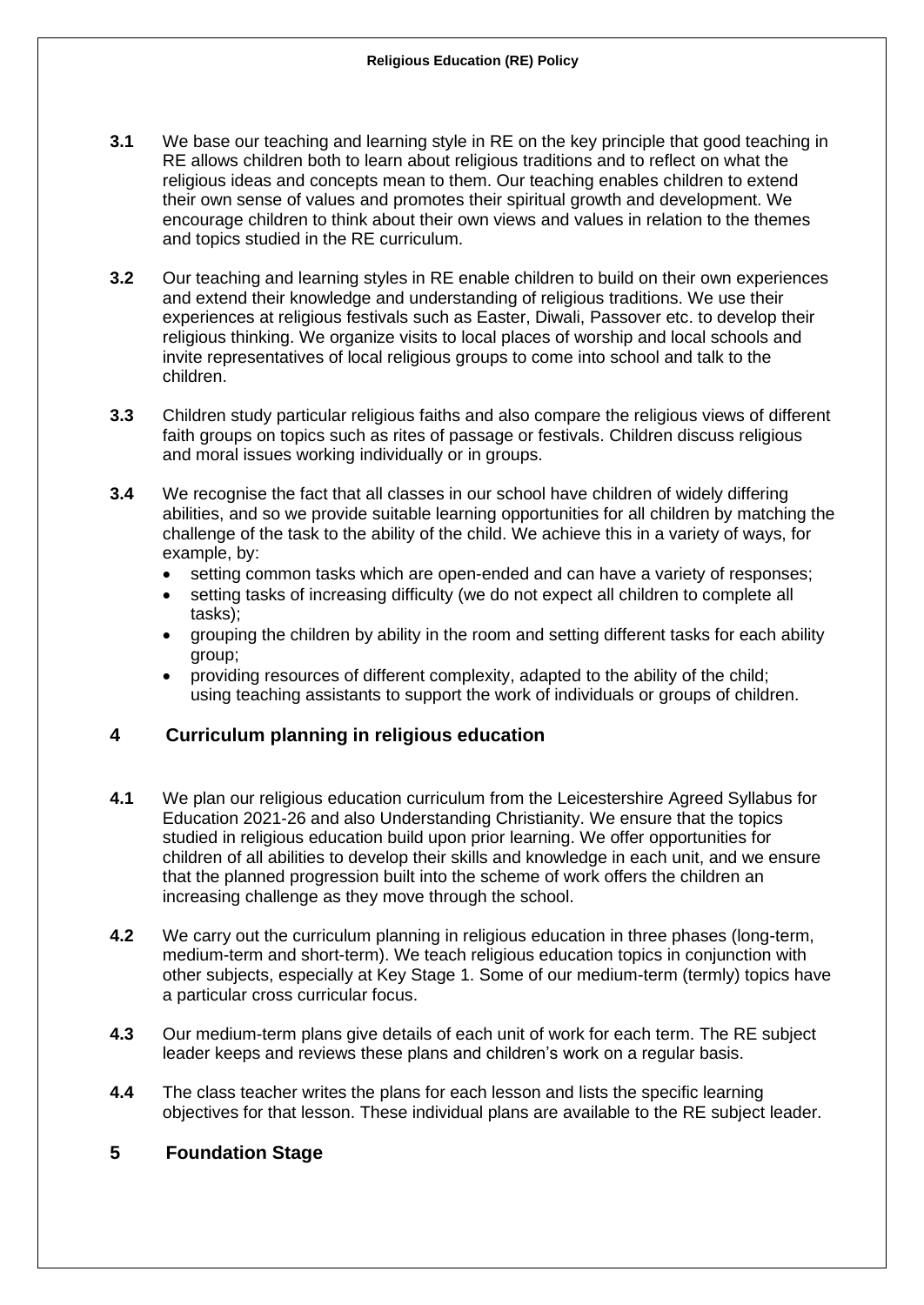- **5.1** We teach religious education to all children in the school.
- **5.2** In the foundation class, religious education is an integral part of the topic work covered during the year. Work in the Foundation Stage relates to the EYFS which underpin the curriculum planning for children aged three to five. Planning is also taken from the Leicestershire Agreed Syllabus for Education 2021-26 and also Understanding Christianity.

#### **6 Contribution of religious education to the teaching of other subjects**

#### **6.1 Literacy**

Religious education contributes significantly to the teaching of English in our school by actively promoting the skills of reading, writing, speaking and listening. Some of the texts that we use in the Literacy have religious themes or content, which encourages discussion and this, is our way of promoting the skills of speaking and listening. We also encourage the children to write letters and record information in order to develop their writing ability.

#### **6.2 Information and communication technology (ICT)**

We use ICT where appropriate in religious education.

#### **6.3 Personal, social and health education (PSHE) and citizenship.**

Through our religious education lessons, we teach the children about the values and moral beliefs that underpin individual choices of behaviour. So, for example, we contribute to the discussion of topics such as smoking, drugs and health education. We also promote British Values and the values and attitudes required for citizenship in a democracy by teaching respect for others and the need for personal responsibility. In general, by promoting tolerance and understanding of other people, we enable children to appreciate what it means to be positive members of our pluralistic society.

#### **6.4 Spiritual, moral, social and cultural development**

Through teaching religious education in our school, we provide opportunities for spiritual development. Children consider and respond to questions concerning the meaning and purpose of life. We help them to recognise the difference between right and wrong through the study of moral and ethical questions. We enhance their social development by helping them to build a sense of identity in a multicultural society. Children explore issues of religious faith and values and, in so doing, they develop their knowledge and understanding of the cultural context of their own lives.

#### **7 Teaching religious education to children with special educational needs**

- **7.1** At our school we teach religious education to all children, whatever their ability. Religious education forms part of the school curriculum policy to provide a broad and balanced education to all children. Through our religious education teaching we provide learning opportunities that enable all pupils to make progress. We do this by setting suitable learning challenges and responding to each child's different needs.
- **7.2** When progress falls significantly outside the expected range, the child may have special educational needs. Our assessment process looks at a range of factors – classroom organisation, teaching materials, teaching style, and differentiation – so that we can take some additional or different action to enable the child to learn more effectively. This ensures that our teaching is matched to the child's needs.
- **7.3** We enable pupils to have access to the full range of activities involved in learning religious education. Where children are to participate in activities outside the classroom,